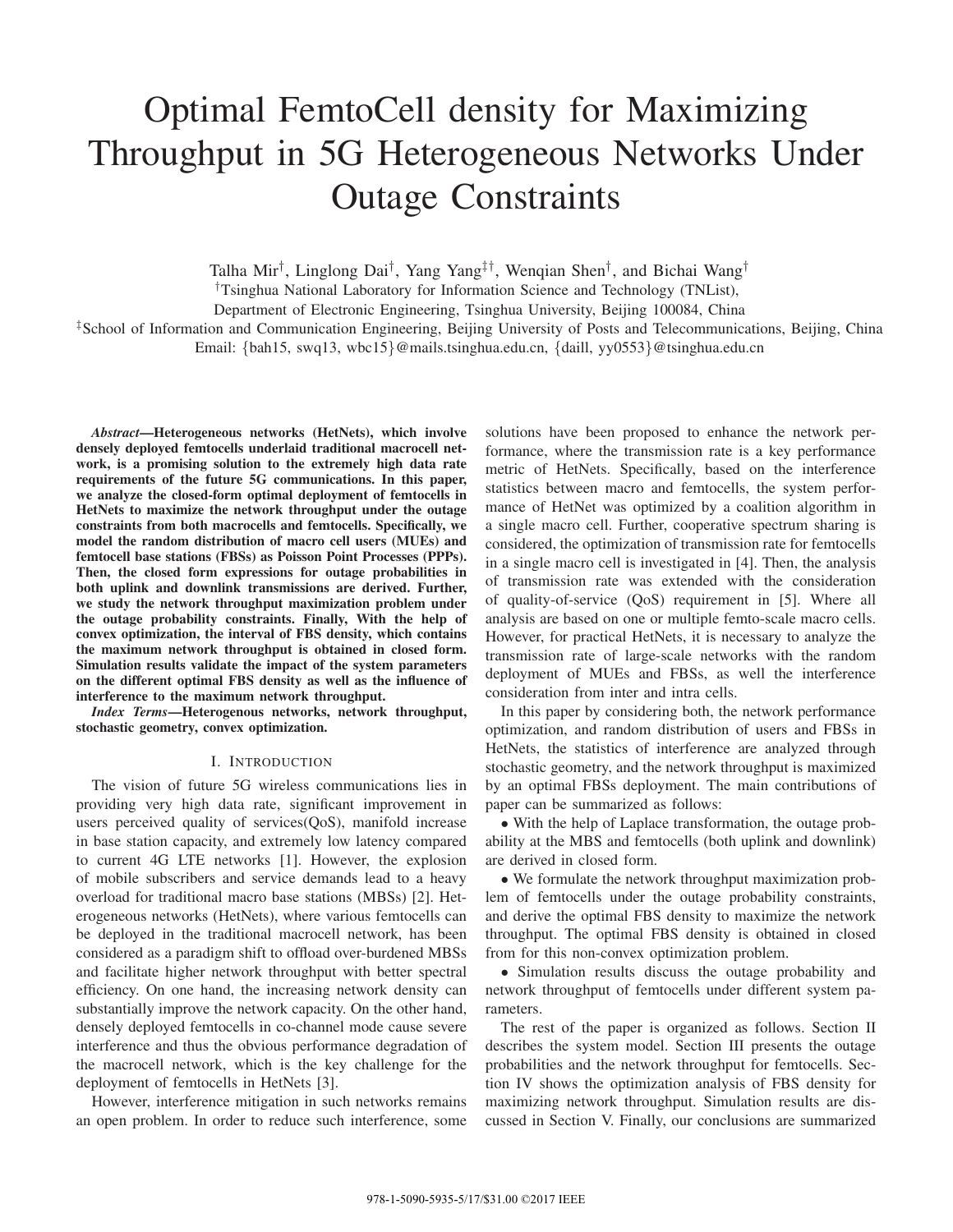

Fig. 1. The scenario of heterogeneous networks

in Section VI.

# II. SYSTEM MODEL

As shown in Fig. 1, we consider the HetNets where femtocells are underlaid the traditional macrocell network. The uplink resources of the macrocell network are shared by femtocells. We model the macro cell users (MUEs) as an independent homogeneous Poisson Point Process (PPP)  $\Pi_M$ on two dimensional plane  $\Re$ , with density  $\lambda_M$ . Femtocell base stations (FBS) also satisfy an independent homogeneous PPP on  $\Re$ , denoted as  $\Pi_F$ , with density  $\lambda_F$ . The traffic in the HetNets is assumed as full buffer. The powers for MUEs, FBSs and FUEs are defined as  $P_M$ ,  $P_{\text{Fd}}$  and  $P_{\text{Fu}}$ , respectively. Defining uplink and down transmission probabilities in femtocells as  $Pr_u$ ,  $(0 \leq Pr_u \leq 1)$ , and  $Pr_d$  as  $Pr_d = 1 - Pr_u$ ,  $(0 \leq Pr_d \leq 1)$  respectively. According to Slivnyak's theorem [6], a typical receiver of femtocells is placed at the origin of plane ℜ. While when we consider the downlink transmission this receiver is an FUE, otherwise it is an FBS in uplink transmission.

We consider following propagation model in HetNets:

$$
P_{\mathbf{r}} = P_{\mathbf{t}} \epsilon_{\mathbf{t},\mathbf{r}} D_{\mathbf{t},\mathbf{r}}^{-\alpha},\tag{1}
$$

where  $P_t$  and  $P_r$  represent the transmitter and receiver powers respectively.  $D_{t,r}$  is the distance, and  $\alpha$  denotes path loss exponent which satisfies  $\alpha \geq 2$ .  $\epsilon_{t,r}$  denotes the Rayleigh fading coefficient following an independent exponential distribution with unit mean for every communication link in the HetNets.

## III. NETWORK THROUGHPUT OF FEMTOCELLS

In this section, we calculate the outage probabilities in HetNets, and then the network throughput for femtocells is obtained.

### *A. Outage Probabilities in HetNets*

The signal-to-interference ratio (SIR) at a typical MBS is

$$
\gamma_{\mathrm{M}} = \frac{P_{\mathrm{M}} \epsilon_{\mathrm{M0}} D_{\mathrm{M0}}^{-\alpha}}{\sum\limits_{k \in \Pi_{\mathrm{M}}} \frac{P_{\mathrm{M}} \epsilon_{k0}}{D_{k0}^{\alpha}} + \sum\limits_{i \in (\Pi_{\mathrm{F}} \cap UP)} \frac{P_{\mathrm{Fu}} \epsilon_{i0}}{D_{i0}^{\alpha}} + \sum\limits_{i \in (\Pi_{\mathrm{F}} \cap DW)} \frac{P_{\mathrm{Fd}} \epsilon_{i0}}{D_{i0}^{\alpha}}},\tag{2}
$$

where  $\epsilon_{\text{M0}}$  and  $D_{\text{M0}}$  denote the Rayleigh fading coefficient and the distance from the desired MUE to the typical MBS. Similarly,  $\epsilon_{k0}$  and  $D_{k0}$  represent the Rayleigh fading coefficient and the distance from node  $k$  to the origin in macrocell network, while  $\epsilon_{i0}$  and  $D_{i0}$  are parameters for node i in femtocells. Compact point sets as  $UP$  and  $DW$  satisfy,  $UP = \{x \mid \text{node } x \text{ is the receiver in uplink transmission in }\}$ femtocells}, and  $DW = \{y \mid \text{node } y \text{ is the receiver in downlink}\}$ transmission in femtocells}, respectively.

Let 
$$
I_M = \sum_{k \in \Pi_M} \epsilon_{k0} D_{k0}^{-\alpha}
$$
,  $I_{Fu} = \sum_{i \in (\Pi_F \cap UP)} \frac{P_{Fu}}{P_M} \epsilon_{i0} D_{i0}^{-\alpha}$ , and  
\n $I_{Fd} = \sum_{i \in (\Pi_F \cap DW)} \frac{P_{Fd}}{P_M} \epsilon_{i0} D_{i0}^{-\alpha}$ , (2) can be simplified as

$$
\gamma_{\rm M} = \frac{\epsilon_{\rm M0} D_{\rm M0}^{-\alpha}}{I_{\rm M} + I_{\rm Fu} + I_{\rm Fd}},\tag{3}
$$

Then, the following lemma shows the outage probability of typical MBS in HetNets:

**Lemma 1.** *The outage probability of a typical MBS in HetNets must satisfy*

$$
\Pr\left(\gamma_{\mathrm{M}} < \zeta_{\mathrm{M}}\right) = 1 - e^{-\lambda_{\mathrm{M}}\mu_{\mathrm{M}} - \lambda_{\mathrm{F}}\mu_{\mathrm{M}} \left[\Pr_{\mathrm{u}}\left(\frac{P_{\mathrm{Fu}}}{P_{\mathrm{M}}}\right)^{\frac{2}{\alpha}} + \Pr_{\mathrm{d}}\left(\frac{P_{\mathrm{Fd}}}{P_{\mathrm{M}}}\right)^{\frac{2}{\alpha}}\right]},\tag{4}
$$

*where*  $Pr(\cdot)$  *denote the probability,*  $\zeta_M$  *is the SIR thresh*old of uplink transmission for MUE,  $\mu_M = \pi D_{\rm MO}^2 \zeta_{\rm M}^{\frac{2}{\alpha}}$  $\Gamma\left(1+\frac{2}{\alpha}\right)\Gamma\left(1-\frac{2}{\alpha}\right)$ , and  $\Gamma\left(\cdot\right)$  represents the gamma function *with the form*  $\Gamma(z) = \int_0^\infty e^{-t} t^{z-1} dt$ .

*Proof:* From (3) we have

$$
\Pr\left(\gamma_{\mathrm{M}} < \zeta_{\mathrm{M}}\right) = \Pr\left[\epsilon_{\mathrm{M}0} < \zeta_{\mathrm{M}} D_{\mathrm{M}0}^{\alpha} \left(I_{\mathrm{M}} + I_{\mathrm{Fu}} + I_{\mathrm{Fd}}\right)\right], \tag{5}
$$

As  $\zeta_M$  satisfies the independent exponential distribution with unit mean, (5) can be written as

$$
\Pr(\gamma_{\rm M} < \zeta_{\rm M}) = 1 - E\left[e^{-\zeta_{\rm M}D_{\rm M0}^{\alpha}(I_{\rm M} + I_{\rm Fu} + I_{\rm Fa})}\right] \n= 1 - \mathcal{L}_{I_{\rm M}}\left(\zeta_{\rm M}D_{\rm M0}^{\alpha}\right)\mathcal{L}_{I_{\rm Fu}}\left(\zeta_{\rm M}D_{\rm M0}^{\alpha}\right)\mathcal{L}_{I_{\rm Fa}}\left(\xi_{\rm M}D_{\rm M0}^{\alpha}\right),
$$
\n(6)

where  $\mathcal{L}_{I_{\mathrm{M}}}(\cdot)$ ,  $\mathcal{L}_{I_{\mathrm{Fu}}}(\cdot)$ , and  $\mathcal{L}_{I_{\mathrm{Fd}}}(\cdot)$  are Laplace transformation of  $I_M$ ,  $I_{\text{Fu}}$ , and  $I_{\text{Fd}}$ , respectively

$$
\mathcal{L}_{I_{\mathrm{M}}}(\zeta_{\mathrm{M}}D_{\mathrm{M0}}^{\alpha}) = \exp\left[-\lambda_{\mathrm{M}} \int_{0}^{\infty} E_{\epsilon_{k0}} \left(1 - e^{-\zeta_{\mathrm{M}}D_{\mathrm{M0}}^{\alpha}r^{-\alpha}}\right) dr\right]
$$
\n
$$
= \exp\left[-\lambda_{\mathrm{M}} \pi D_{00}^{2} \zeta_{\mathrm{M}}^{\frac{2}{\alpha}} \Gamma\left(1 + \frac{2}{\alpha}\right) \Gamma\left(1 - \frac{2}{\alpha}\right)\right],
$$
\n
$$
\mathcal{L}_{I_{\mathrm{Fu}}}(\zeta_{\mathrm{M}}D_{\mathrm{M0}}^{\alpha})
$$
\n
$$
= \exp\left[-\lambda_{\mathrm{F}} \mathrm{Pr}_{\mathrm{u}}\left(\frac{P_{\mathrm{Fu}}}{P_{\mathrm{M}}}\right)^{\frac{2}{\alpha}} \pi D_{00}^{2} \zeta_{\mathrm{M}}^{\frac{2}{\alpha}} \Gamma\left(1 + \frac{2}{\alpha}\right) \Gamma\left(1 - \frac{2}{\alpha}\right)\right],
$$
\n
$$
\mathcal{L}_{I_{\mathrm{Fd}}}(\zeta_{\mathrm{M}}D_{\mathrm{M0}}^{\alpha})
$$
\n(8)

$$
= \exp\left[-\lambda_{\rm F} \Pr_{\rm d}\left(\frac{P_{\rm Fd}}{P_{\rm M}}\right)^{\frac{2}{\alpha}} \pi D_{00}^2 \zeta_{\rm M}^{\frac{2}{\alpha}} \Gamma\left(1+\frac{2}{\alpha}\right) \Gamma\left(1-\frac{2}{\alpha}\right)\right],\tag{9}
$$

By denote  $\mu_M = \pi D_{\text{MO}}^2 \zeta_M^{\frac{1}{\alpha}} \Gamma\left(1 + \frac{2}{\alpha}\right) \Gamma\left(1 - \frac{2}{\alpha}\right)$ , (4) can be obtained.

Similarly, the SIR at a typical FUE and FBS in uplink and downlink satisfies

$$
\gamma_{\rm Fu} = \frac{P_{\rm Fu} \epsilon_{\rm Fu0} D_{\rm Fu0}^{-\alpha}}{\sum_{k \in \Pi_{\rm M}} \frac{P_{\rm M} \epsilon_{k0}}{D_{k0}^{\alpha}} + \sum_{i \in (\Pi_{\rm F} \cap UP)} \frac{P_{\rm Fu} \epsilon_{i0}}{D_{i0}^{\alpha}} + \sum_{i \in (\Pi_{\rm F} \cap DW)} \frac{P_{\rm Fd} \epsilon_{i0}}{D_{i0}^{\alpha}}},\tag{10}
$$
\n
$$
\gamma_{\rm Fd} = \frac{P_{\rm M} \epsilon_{k0}}{\sum_{k \in \Pi_{\rm M}} \frac{P_{\rm M} \epsilon_{k0}}{D_{k0}^{\alpha}} + \sum_{i \in (\Pi_{\rm F} \cap UP)} \frac{P_{\rm Fd} \epsilon_{i0}}{D_{i0}^{\alpha}} + \sum_{i \in (\Pi_{\rm F} \cap DW)} \frac{P_{\rm Fd} \epsilon_{i0}}{D_{i0}^{\alpha}}},\tag{11}
$$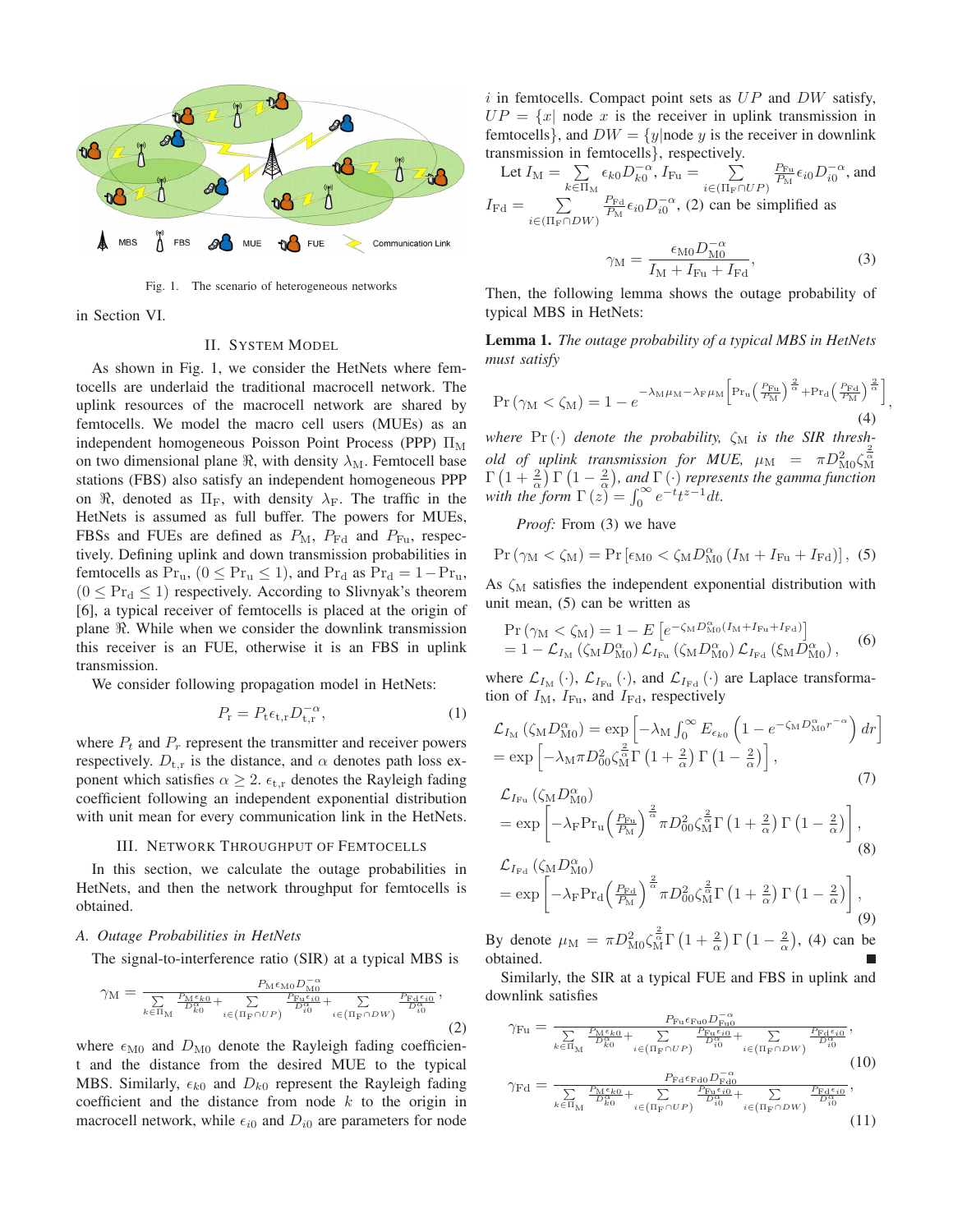Denoting  $\zeta_{\text{Fu}}$  and  $\zeta_{\text{Fd}}$  as SIR thresholds for uplink and downlink transmissions in femtocells, and following the same proof steps as in **Lemma 1**, we have:

**Lemma 2.** *The outage probability of the typical FUE in uplink transmission satisfies*

$$
\Pr\left(\gamma_{\text{Fu}} < \zeta_{\text{Fu}}\right) \\
= 1 - e^{-\lambda_M \mu_{\text{Fu}} \left(\frac{P_M}{P_{\text{Fu}}}\right)^{\frac{2}{\alpha}} - \lambda_{\text{F}} \mu_{\text{Fu}} \left[\text{Pr}_u + \text{Pr}_d \left(\frac{P_{\text{Fd}}}{P_{\text{Fu}}}\right)^{\frac{2}{\alpha}}\right]},\n\tag{12}
$$

where  $\mu_{\rm Fu} = \pi D_{\rm Fu0}^2 \zeta_{\rm Fu}^{\frac{2}{\alpha}} \Gamma\left(1+\frac{2}{\alpha}\right) \Gamma\left(1-\frac{2}{\alpha}\right)$ .

**Lemma 3.** *The outage probability of typical FBS in downlink transmission satisfies*

$$
\Pr\left(\gamma_{\text{Fd}} < \zeta_{\text{Fd}}\right) \\
= 1 - e^{-\lambda_M \mu_{\text{Fd}} \left(\frac{P_M}{P_{\text{Fd}}}\right)^{\frac{2}{\alpha}} - \lambda_{\text{F}} \mu_{\text{Fd}} \left[\Pr_u\left(\frac{P_{\text{Fu}}}{P_{\text{Fd}}}\right)^{\frac{2}{\alpha}} + \Pr_d\right]},\n\tag{13}
$$

where  $\mu_{\text{Fd}} = \pi R_{Sd0}^2 \xi_{\text{Fd}}^{\frac{2}{\alpha}} \Gamma\left(1 + \frac{2}{\alpha}\right) \Gamma\left(1 - \frac{2}{\alpha}\right)$ .

# *B. Network Throughputs for FemtoCells*

In HetNets, the network throughput of femtocells is defined as [7]

$$
T_{Fn}(\lambda_F) = \lambda_F \Pr_n R_{Fn}, n \in (u, d), \tag{14}
$$

Where  $\overline{R_{\text{F}_n}}$  satisfies the following form [8]

$$
\overline{R_{\text{Fr}}} = \sup_{\zeta_{\text{Fr}}} W \log_2 \left( 1 + \zeta_{\text{Fr}} \right) \{ 1 - \Pr \left( \gamma_{\text{Fr}} < \zeta_{\text{Fr}} \right) \},\tag{15}
$$

**Definition 1.** *The network throughput for uplink transmission in femtocells is*

$$
T_{\text{Fu}}\left(\lambda_{\text{F}}\right) = W P r_{\text{u}} \lambda_{\text{F}} \log_2\left(1 + \zeta_{\text{Fu}}\right) \times e^{-\lambda_{\text{M}} \mu_{\text{Fu}} \left(\frac{P_{\text{M}}}{P_{\text{Fu}}}\right)^{\frac{2}{\alpha}} - \lambda_{\text{F}} \mu_{\text{Fu}} \left[\text{Pr}_{\text{u}} + \text{Pr}_{\text{d}} \left(\frac{P_{\text{Fd}}}{P_{\text{Fu}}}\right)^{\frac{2}{\alpha}}\right]},
$$
\n(16)

*The network throughput for downlink transmission in femtocells is*

$$
T_{\rm Fd}(\lambda_{\rm F}) = W{\rm Pr}_{\rm d}\lambda_{\rm F}\log_2\left(1 + \zeta_{\rm Fd}\right)
$$

$$
\times e^{-\lambda_{\rm M}\mu_{\rm Fd}\left(\frac{P_{\rm M}}{P_{\rm Fd}}\right)^{\frac{2}{\alpha}} - \lambda_{\rm F}\mu_{\rm Fd}\left[\Pr_{\rm u}\left(\frac{P_{\rm Fu}}{P_{\rm Fd}}\right)^{\frac{2}{\alpha}} + \Pr_{\rm d}\right]},
$$
(17)

Thus, network throughput for femtocells  $T(\lambda_F)$  satisfies

$$
T\left(\lambda_{\mathrm{F}}\right) = T_{\mathrm{Fu}}\left(\lambda_{\mathrm{F}}\right) + T_{\mathrm{Fd}}\left(\lambda_{\mathrm{F}}\right),\tag{18}
$$

### IV. OPTIMIZATION OF THE FEMTOCELLS DENSITY

When femtocells reuse the frequency resources of macrocell network, the reliable transmission of macrocell should be guaranteed. Considering uplink and downlink transmissions in femtocells, we have the following four constraints:

$$
0 \le \lambda_{\mathcal{F}} \le \lambda_{F,M},\tag{19}
$$

$$
1 - e^{-\lambda_M \mu_M - \lambda_F \mu_M \left[ Pr_u \left( \frac{P_{\text{Eu}}}{P_M} \right)^{\frac{2}{\alpha}} + Pr_d \left( \frac{P_{\text{Ed}}}{P_M} \right)^{\frac{2}{\alpha}} \right]} \le \phi_M, \quad (20)
$$

$$
1 - e^{-\lambda_M \mu_{\text{Fu}} \left(\frac{P_M}{P_{\text{Fu}}}\right)^{\frac{2}{\alpha}} - \lambda_{\text{F}} \mu_{\text{Fu}} \left[\Pr_u + \Pr_d \left(\frac{P_{\text{Fd}}}{P_{\text{Fu}}}\right)^{\frac{2}{\alpha}}\right]} \le \phi_{\text{Fu}}, \quad (21)
$$

$$
1 - e^{-\lambda_M \mu_{\rm Fd} \left(\frac{P_{\rm M}}{P_{\rm Fd}}\right)^{\frac{2}{\alpha}} - \lambda_{\rm F} \mu_{\rm Fd} \left[\Pr_u \left(\frac{P_{\rm Fu}}{P_{\rm Fd}}\right)^{\frac{2}{\alpha}} + \Pr_d\right]} \le \phi_{\rm Fd}, \tag{22}
$$

where  $\lambda_{F,M}$  is the maximum density of FBS in HetNets.  $\phi_M$ ,  $\phi_{\text{Fu}}$ , and  $\phi_{\text{Fd}}$  are the outage probability thresholds of MBS, FBS and FUEs, respectively. We get the following network throughput maximization problem for femtocells:

$$
\begin{array}{ll}\n\max & T(\lambda_F) \\
s.t. & (19) - (22).\n\end{array} \n\tag{23}
$$

From above inequalities in  $(20)-(22)$ , we have

$$
\lambda_{\rm F} \le \frac{-\lambda_{\rm M} P_{\rm M}^{\frac{2}{\alpha}} - \frac{P_{\rm M}^{\frac{2}{\alpha}}}{\mu_{\rm M}} \ln\left(1 - \phi_{\rm M}\right)}{\Pr_{\rm u} P_{\rm Fu}^{\frac{2}{\alpha}} + \Pr_{\rm d} P_{\rm Fd}^{\frac{2}{\alpha}}},\tag{24}
$$

$$
\lambda_{\rm F} \le \frac{-\lambda_{\rm M} P_{\rm M}^{\frac{2}{\alpha}} - \frac{P_{\rm Fu}^{\frac{2}{\alpha}}}{\mu_{\rm Fu} P_{\rm Hu}^{\frac{2}{\alpha}} + \Pr_{\rm d} P_{\rm Fd}^{\frac{2}{\alpha}}},\tag{25}
$$

$$
\lambda_{\rm F} \le \frac{-\lambda_{\rm M} P_{\rm M}^{\frac{2}{\alpha}} - \frac{P_{\rm Fd}^{\frac{2}{\alpha}}}{\mu_{\rm Fd}} \ln\left(1 - \phi_{\rm Fd}\right)}{\Pr_{\rm u} P_{\rm Fu}^{\frac{2}{\alpha}} + \Pr_{\rm d} P_{\rm Fd}^{\frac{2}{\alpha}}},\tag{26}
$$

2

Define 
$$
\lambda_{F, sup 1} = \frac{-\lambda_M P_M^{\frac{2}{\alpha}} - \frac{P_M^{\frac{2}{\alpha}}}{P_M} \ln(1 - \phi_M)}{P_{ru} P_{ru}^{\frac{2}{\alpha}} + P_{ru} P_{ru}^{\frac{2}{\alpha}}}
$$
,  $\lambda_{F, sup 2} = \frac{-\lambda_M P_M^{\frac{2}{\alpha}} - \frac{P_{ru}^{\frac{2}{\alpha}}}{P_{ru}^{\frac{2}{\alpha}} + P_{ru} P_{ru}^{\frac{2}{\alpha}}}$ ,  $\lambda_{F, sup 3} = \frac{-\lambda_M P_M^{\frac{2}{\alpha}} - \frac{P_{ru}^{\frac{2}{\alpha}}}{P_{ru}^{\frac{2}{\alpha}} + P_{ru} P_{ru}^{\frac{2}{\alpha}}}$ .  
\nThen,  $\lambda_{F, sup} = \{\lambda_{F, max}, \lambda_{F, sup 1}, \lambda_{F, sup 2}, \lambda_{F, sup 3}\}$ .  
\nLet  $X_1 = W Pr_u \log_2 (1 + \zeta_{Fu})$ ,  $X_2 = \lambda_M \mu_{Fu} (\frac{P_M}{P_{ru}})^{\frac{2}{\alpha}}$ ,  $X_3 = \mu_{Fu} \left[ Pr_u + Pr_d (\frac{P_{ru}}{P_{ru}})^{\frac{2}{\alpha}} \right]$ ,  $Y_1 = W Pr_d \log_2 (1 + \zeta_{FA})$ ,  $Y_2 = \lambda_M \mu_{Fu} (\frac{P_{ru}}{P_{ru}})^{\frac{2}{\alpha}}$ ,  $Y_3 = \mu_{Fd} \left[ Pr_u (\frac{P_{ru}}{P_{ru}})^{\frac{2}{\alpha}} + Pr_d \right]$ .  
\nThen, we have following theorem

**Theorem 1.** *The maximum value of function*  $T(\lambda_F)$  *locates at the interval*  $[\lambda_{F,min}, \lambda_{F,max}]$ , where  $\lambda_{F,min} = \min \left\{ \frac{1}{X_3}, \frac{1}{Y_3} \right\}$ *and*  $\lambda_{F,max} = \max\left\{\frac{1}{X_3}, \frac{1}{Y_3}\right\}$ .

*Proof:* According to (16) and (17), we have  $T_{\text{Fu}}(\lambda_F) =$  $X_1\lambda_{\rm F}e^{-X_2-\lambda_{\rm F}X_3}$  and  $T_{\rm Fd}(\lambda_{\rm F})=Y_1\lambda_{\rm F}e^{-Y_2-\lambda_{\rm F}Y_3}$ . Take the first order derivative of both  $T_{\text{Fu}}(\lambda_{\text{F}})$  and  $T_{\text{Fd}}(\lambda_{\text{F}})$ , we have

$$
T'_{\text{Fu}}(\lambda_{\text{F}})|_{\lambda_{\text{F}}} = X_1 e^{-X_2 - \lambda_{\text{F}} X_3} (1 - \lambda_{\text{F}} X_3). \tag{27}
$$

$$
T'_{\rm Fd}(\lambda_{\rm F})|_{\lambda_{\rm F}} = X_1 e^{-X_2 - \lambda_{\rm F} X_3} (1 - \lambda_{\rm F} X_3). \tag{28}
$$

Make  $T'_{\text{Fu}}(\lambda_F)|_{\lambda_F} = 0$  and  $T'_{\text{Fd}}(\lambda_F)|_{\lambda_F} = 0$ , we get the maximum values of function  $T_{\text{Fu}}(\lambda_{\text{F}})$  and  $T_{\text{Fd}}(\lambda_{\text{F}})$  as  $\frac{1}{X_3}$ and  $\frac{1}{Y_3}$ , respectively. When  $\lambda_F \in \left[0, \frac{1}{X_3}\right)$ , the function  $T_{\text{Fu}}(\lambda_{\text{F}})$  increases monotonically, and  $T_{\text{Fu}}(\lambda_{\text{F}})$  decreases monotonically when  $\lambda_F \in \left(\frac{1}{X_3}, +\infty\right)$ . Similarly, the function  $T_{\text{Fd}}\left(\lambda_{\text{F}}\right)$  increases monotonically when  $\lambda_{\text{F}} \in \left[0, \frac{1}{Y_3}\right)$ , and it decreases monotonically with  $\lambda_F \in \left(\frac{1}{Y_3}, +\infty\right)$ .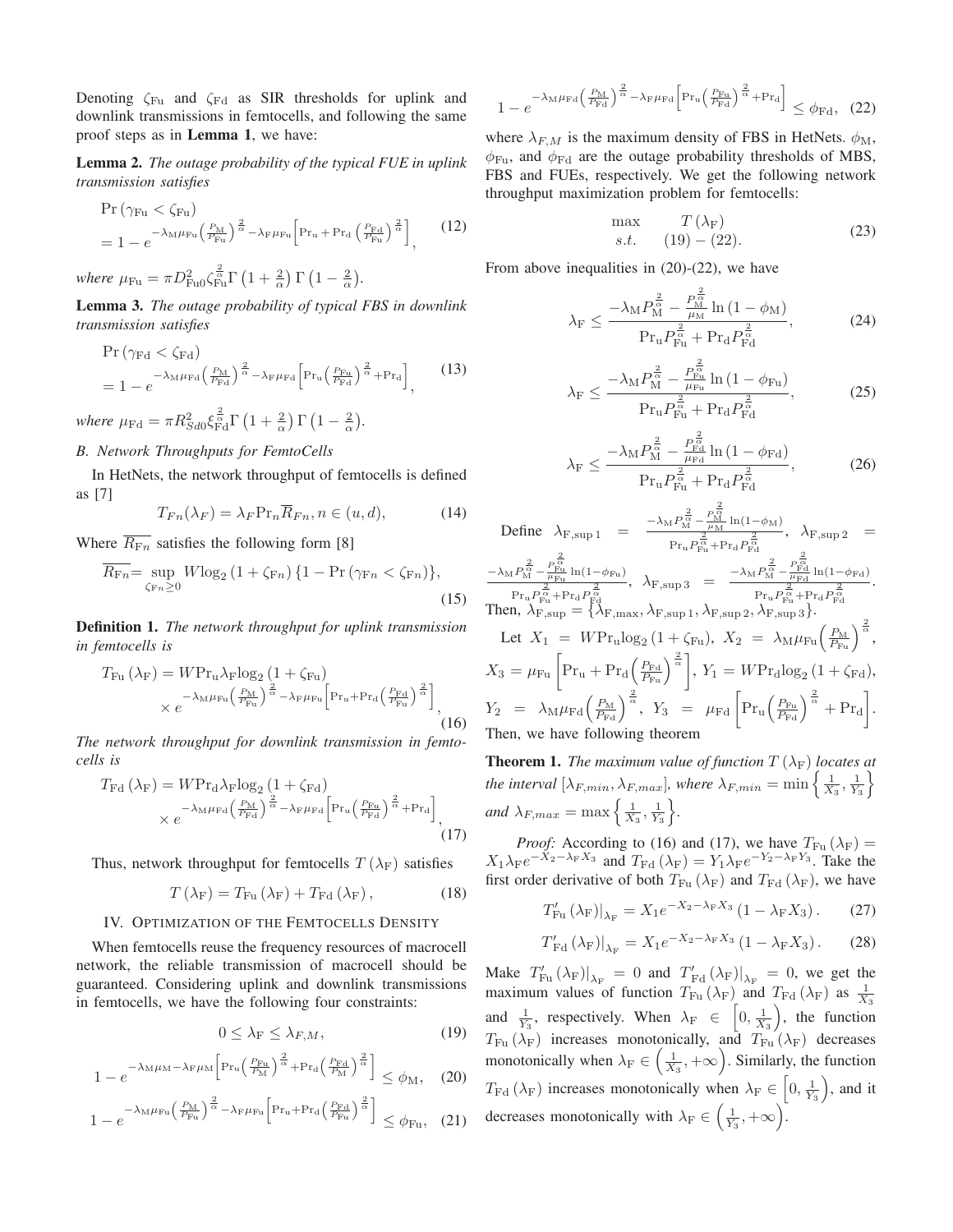We denote  $\lambda_{F,min}$  =  $\min\left\{\frac{1}{X_3}, \frac{1}{Y_3}\right\}, \lambda_{F,max}$  =  $\max\left\{\frac{1}{X_3},\frac{1}{Y_3}\right\}$ . Suppose  $\lambda_{F,min} = \frac{1}{X_3}$ , and  $\lambda_{F,max} = \frac{1}{Y_3}$ . Then, for  $\forall \lambda_F \in \left[0, \frac{1}{X_3}\right)$ , it can be known that,  $T_{Fu}(\lambda_F)$  $T_{\text{Fu}}\left(\frac{1}{X_3}\right)$  and  $T_{\text{Fd}}\left(\lambda_{\text{F}}\right) < T_{\text{Fd}}\left(\frac{1}{X_3}\right)$ , because  $\lambda_{\text{F}} < \frac{1}{X_3}$  $\frac{1}{Y_3}$ . Similarly, for  $\forall \lambda_F \in \left(\frac{1}{Y_3}, +\infty\right)$ ,

$$
T\left(\lambda_{\mathcal{F}}\right) < T\left(\frac{1}{X_3}\right), \quad \lambda_{\mathcal{F}} \in \left(\frac{1}{Y_3}, +\infty\right). \tag{29}
$$

The same results can be obtained if we define  $\lambda_{F,min} = \frac{1}{Y_3}$ and  $\lambda_{F,max} = \frac{1}{X_3}$ . Therefore, the maximum value of function  $T(\lambda_F)$  must locate between the interval  $[\lambda_{F,min}, \lambda_{F,max}]$ .

Then, we have following theorem

**Theorem 2.** *The optimal FBS density*  $\lambda_F^{opt}$  *for maximizing the network throughput of femtocells satisfies*

$$
\lambda_{\mathrm{F}}^{opt} = \begin{cases}\n\lambda_{\mathrm{F, sup}}, & \lambda_{\mathrm{F, sup}} < \lambda_{\mathrm{F}}^*, \\
\lambda_{\mathrm{F}}^*, & \lambda_{\mathrm{F}}^* \le \lambda_{\mathrm{F, sup}},\n\end{cases}
$$
\n(30)

where  $\lambda_{\rm F}^*$  satisfies

$$
\lambda_{\mathrm{F}}^{*} = \begin{cases}\n\lambda_{F,min}, & T'(\lambda_{\mathrm{F}}) < 0, \\
\lambda_{\mathrm{F}}^{*,*}, & T'(\lambda_{\mathrm{F}}) \text{ has zero point,} \\
\lambda_{F,max}, & T'(\lambda_{\mathrm{F}}) > 0,\n\end{cases}
$$
\n(31)  
\n
$$
\lambda_{\mathrm{F}}^{**} = \arg \max \quad T(x), \quad x \in \left\{ \frac{1}{X_{3}}, \lambda_{\mathrm{F}}^{***}, \frac{1}{Y_{3}} \right\},
$$
\n(32)

where  $\lambda_F \in [\lambda_{F,min}, \lambda_{F,max}]$ ,  $T'(\lambda_F)$  means the first derivative of  $T(\lambda_F)$  with respect to  $\lambda_F$ ,  $\lambda_F^{***}$  is the solution  $T'(\lambda_F) = 0$ , when  $T'(\lambda_F)$  has zero point on  $(\lambda_{F,min}, \lambda_{F,max}).$ 

*Proof:* From (27) and (28), we know that the first derivative of  $T(\lambda_F)$  with respect to  $\lambda_F$  is

$$
T'(\lambda_F) = X_1 e^{-X_2 - \lambda_F X_3} (1 - \lambda_F X_3) + Y_1 e^{-Y_2 - \lambda_F Y_3} (1 - \lambda_F Y_3).
$$
\n(33)

If  $T'(\lambda_F)$  < 0, then according to **Theorem 1**, we can know that  $T(\lambda_F)$  can get the maximum value as  $\lambda_F = \lambda_{F,min}$ , because  $T(\lambda_F)$  is monotonically decrease on  $(\lambda_{F,min}, \lambda_{F,max})$ , then if  $T'(\lambda_F) > 0$ ,  $T(\lambda_{F,max})$  is the maximum value, because  $T(\lambda_F)$  is monotonically increase on  $(\lambda_{F,min}, \lambda_{F,max})$ . Whereas, we can observe that if  $T(\lambda_F)$  is a continuous bounded function on close set  $[\lambda_{F,min}, \lambda_{F,max}]$ , and  $\exists \lambda_{\mathrm{F}}^{***} \in (\lambda_{F,min}, \lambda_{F,max})$  which leads to  $T'(\lambda_{\mathrm{F}}^{***}) = 0$ ,  $T(\lambda_F^{***})$ , must be the local maximum or minimum value on  $[\lambda_{F,min}, \lambda_{F,max}]$ . Then,  $T(\lambda_F^{**})$  is the maximum value when  $\lambda_{\text{F}}^{**} = \arg \max \ T(x)$ ,  $x \in \left\{ \frac{1}{X_3}, \lambda_{\text{F}}^{***}, \frac{1}{Y_3} \right\}$ . So we get  $\lambda_F^*$ . Considering the constraints of power and the outage probabilities of both macrocell and femtocell transmissions, the optimal FBS density  $\lambda_F^{opt}$  for maximizing network throughput is shown in (30).

## V. SIMULATION RESULTS

In this section, we evaluate our results for the network throughput of femtocells by simulations. The main simulation parameters are provided in Table I.

TABLE I SIMULATION PARAMETERS

| <b>Parameters</b> | <b>Abbreviations</b>                 | <b>Value</b>    |
|-------------------|--------------------------------------|-----------------|
| $\alpha$          | Path loss                            |                 |
| $P_{\text{Eu}}$   | The power of FUE                     | $25$ dBm        |
| $P_{\rm{Fd}}$     | The power of FBS                     | 30dBm           |
| $Pr_{u}/Pr_{d}$   | The probability of uplink/downlink   | 0.6/0.4         |
|                   | communication in a femtocell         |                 |
| $D_{\rm M0}$      | Distance from MBS to the typical MUE | $100 \text{ m}$ |
| $D_{\text{Fu0}}$  | Distance from FUE to the typical FBS | 50 <sub>m</sub> |
| $D_{\rm Fd0}$     | Distance from FBS to the typical FUE | 60 <sub>m</sub> |



Fig. 2. Outage probability in femtocells

Fig. 2 shows the outage probability of femtocells with different densities of FBS. Initially, we can find that outage probabilities of both uplink and downlink transmissions are increasing as FBS density increases. This is due to the fact that, high FBS density causes more interference to the overall network. Secondly, we observe that, with higher MUE density, the outage probabilities for femtocells is high. The reason is, because high MUE density can generate high interference to the femtocells, leading to more strict constraints in the transmission of femtocells. Similarly, the outage probability is increased when we enlarge the transmission power of MUE, which can cause more interference to the femtocells. Moreover, the uplink transmission power is smaller than the downlink transmission power in femtocells, showing that the FUEs can suffer more interference as receivers in downlink transmission. Therefor, the outage probability of downlink transmission is smaller than that of uplink transmission. In addition, the probabilities of uplink and downlink transmissions in femtocells are set as 0.6 and 0.4, respectively, the uplink transmission in femtocells causes more interference in a HetNets as the FBS density increases. Thus, the outage probabilities of uplink transmission rise faster as compare to that of downlink transmission.

In Fig. 3, we illustrate the relationship between the network throughput of femtocells and FBS density. We observe that, network throughput of femtocell is decreasing as FBS density increases. This increment in FBS density causes more inter-